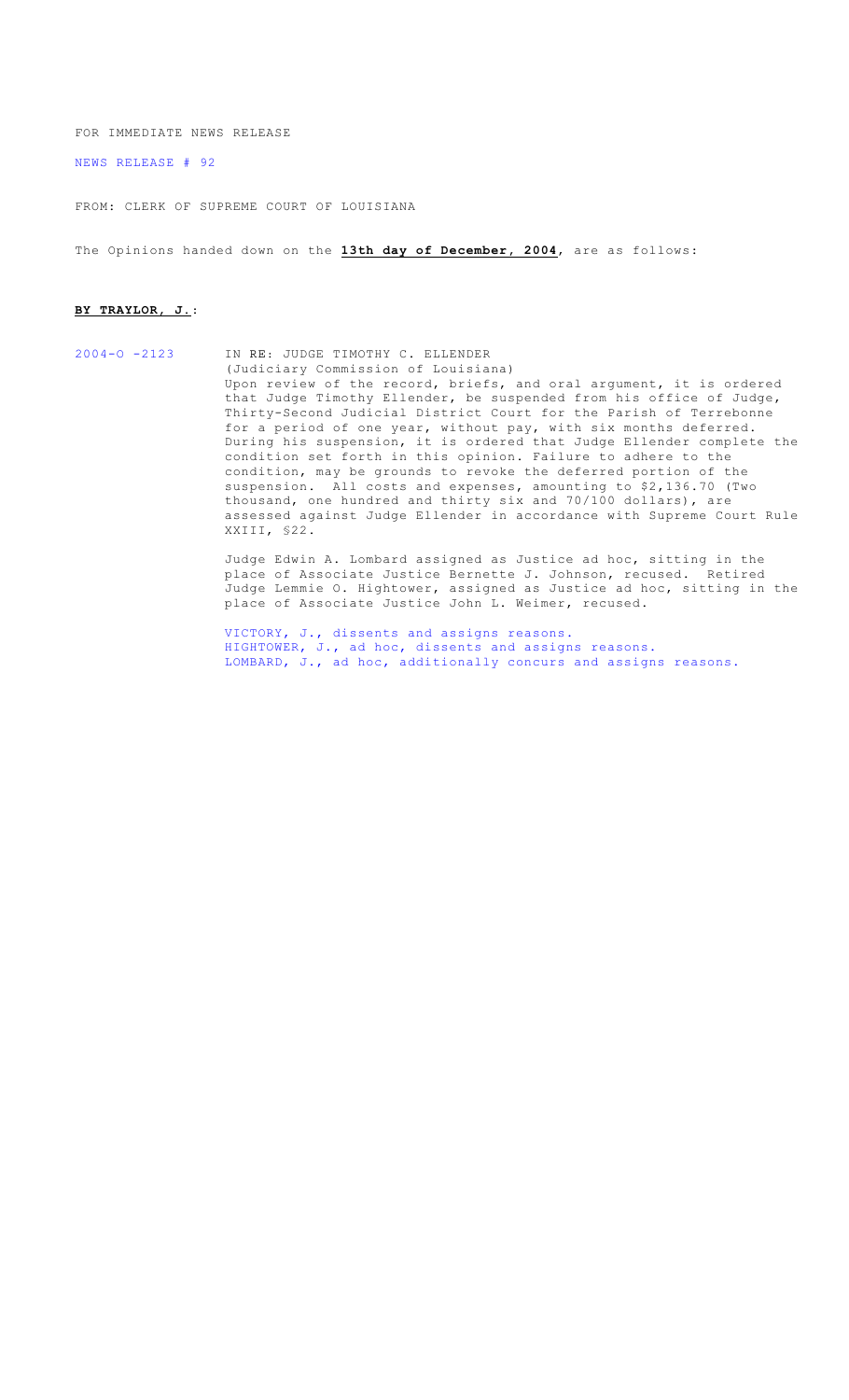# <span id="page-1-0"></span>**SUPREME COURT OF LOUISIANA**

#### **No. 2004-O-2123**

#### **IN RE: JUDGE TIMOTHY C. ELLENDER**

# **On Recommendation for Discipline From the Judiciary Commission of Louisiana**

TRAYLOR, J.\*

This matter comes before this Court on the recommendation of the Judiciary Commission of Louisiana ("Commission") that Judge Timothy C. Ellender of the Thirty-Second Judicial District Court, Parish of Terrebonne, State of Louisiana, be suspended from judicial office without pay for one year plus one day, and ordered to reimburse the Commission costs incurred in the investigation and prosecution of this case. The Commission conducted an investigatory hearing, issued findings of fact and conclusions of law, and determined that Judge Ellender violated La. Const. Art. V, §25(C). Judge Ellender and the Commission stipulated that he violated Canons 1 and 2A of the Code of Judicial Conduct.

#### **FACTS AND PROCEDURAL HISTORY**

Judge Ellender assumed the office of judge of the Thirty-Second Judicial District Court for the Parish of Terrebonne on January 1, 1983. The facts that form the basis of the complaint are not disputed.

Judge Edwin A. Lombard assigned as Justice ad hoc, sitting in the place of Associate \* Justice Bernette J. Johnson, recused. Retired Judge Lemmie O. Hightower, assigned as Justice ad hoc, sitting in the place of Associate Justice John L. Weimer, recused.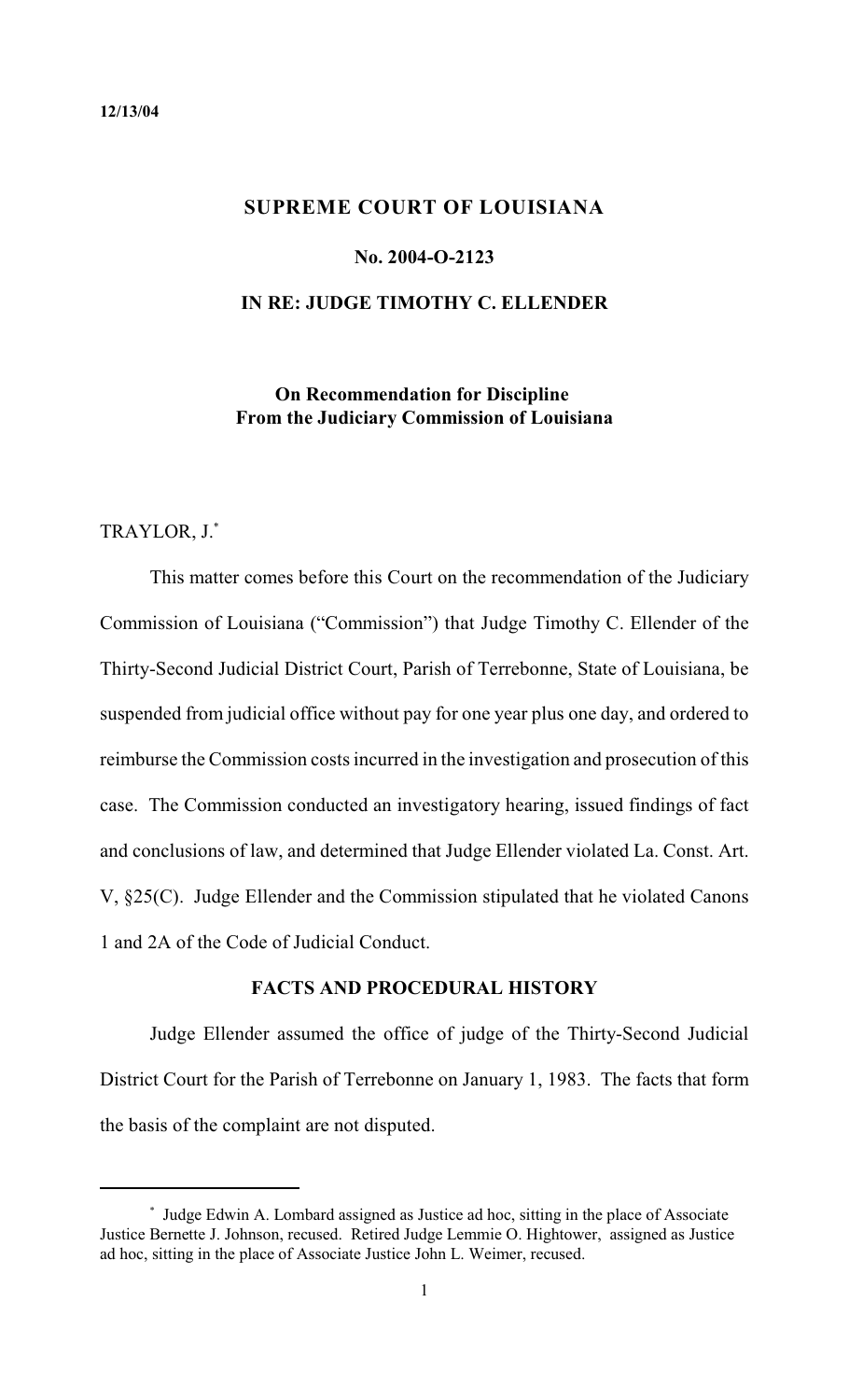On October 31, 2003, Judge Ellender and his wife attended a Halloween party held at the 1921 Seafood Restaurant in Houma, which is owned by Mrs. Ellender's relative, Mr. Jody Martin. The party guests were the majority of persons in the restaurant that night, but there were five orsix other persons who were also seated for dinner who were not party guests. The restaurant remained open to the public to purchase seafood for take out. Staff of the restaurant, including an African-American employee, were also present. Judge Ellender was dressed as a prisoner, wearing an orange prison jumpsuit and handcuffs he borrowed from the Sheriff of Terrebonne Parish, as well as a black afro wig. Mrs. Ellender was dressed as a police officer. Based on briefs filed by Judge Ellender, in choosing these costumes, it was his intent to be humorous by implying that Mrs. Ellender, who was newly married to him and who was reportedly young and attractive, had her husband under her control.

When Judge and Mrs. Ellender arrived at the party, their costumes did not generate the laughs they had expected. Judge Ellender remarked upon this, and Mr. Martin, offered the judge some black makeup to enhance his costume. Both Judge Ellender and Mrs. Ellender applied the black makeup to their faces. According to Judge Ellender's testimony before the Commission, after about an hour the wig was bothering him and he removed it and wiped the makeup off his face. He testified that he also took off the handcuffs and went to another restaurant.

On November 9, 2003, *The Courier,* a local newspaper in Houma, printed an article entitled "Local judge's masquerade sparks racial concerns." Local broadcast media picked up the news report about the judge's costume on November 10, 2003, followed by CNN on November 11 and two New Orleans television stations on November 19. The local office of the NAACP also received calls complaining about Judge Ellender's Halloween masquerading. Between November 11 and 17, 2003,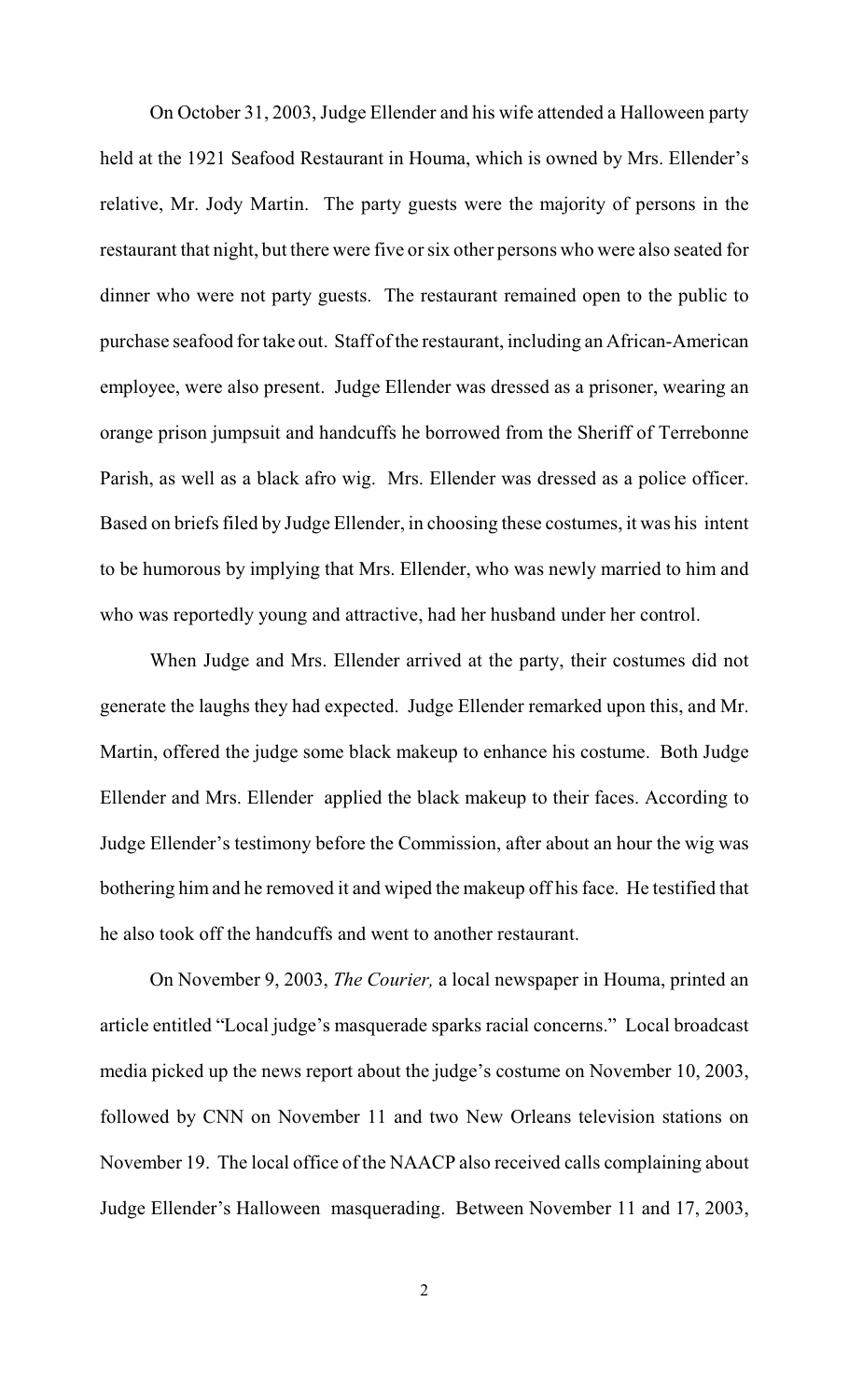the Commission received six complaints about Judge Ellender's blackface masking on Halloween, including complaints filed by the NAACP and Judge Ellender's colleagues on the  $32<sup>nd</sup>$  Judicial District Court bench.

After an investigation, the Commission filed formal charges against Judge Ellender. The Commission alleged that Judge Ellender lent the prestige of his judicial office to advance his own private interest in securing public property, namely the prison jumpsuit and handcuffs that he obtained from the Sheriff of Terrebonne Parish; that Judge Ellender's actions on Halloween were widely reported in the local and national news media, causing members of the public to view in a negative manner the judicial system in Houma, Terrebonne Parish, and throughout the State of Louisiana; and that by wearing a "blackface prisoner costume" in public on Halloween, Judge Ellender portrayed African-Americans in a racially stereotypical manner that perpetuated the notion of African-Americans as both inferior and as criminals, which conduct was offensive, derogatory, degrading, insulting, and demeaning towards African-Americans, and called into question Judge Ellender's integrity and his ability to be fair and impartial towards African-Americans who appear before his court as defendants in criminal proceedings, all in violation of Canons 1, 2A, 2B, 3A(4), and 3C of the Code of Judicial Conduct. The Commission further alleged that Judge Ellender engaged in public conduct prejudicial to the administration of justice that brought the judicial office into disrepute, in violation of La. Const. art. V, § 25(C).

Prior to the hearing, on May 20, 2004, Judge Ellender and the Office of Special Counsel ("OSC") filed a "Statement of Stipulated Uncontested Material Facts and Stipulated Conclusions of Law." Judge Ellender admitted the essential underlying factual allegations of the Formal Charges. Specifically, Judge Ellender admitted that he wore, in public, a Halloween costume consisting of "blackface" makeup, an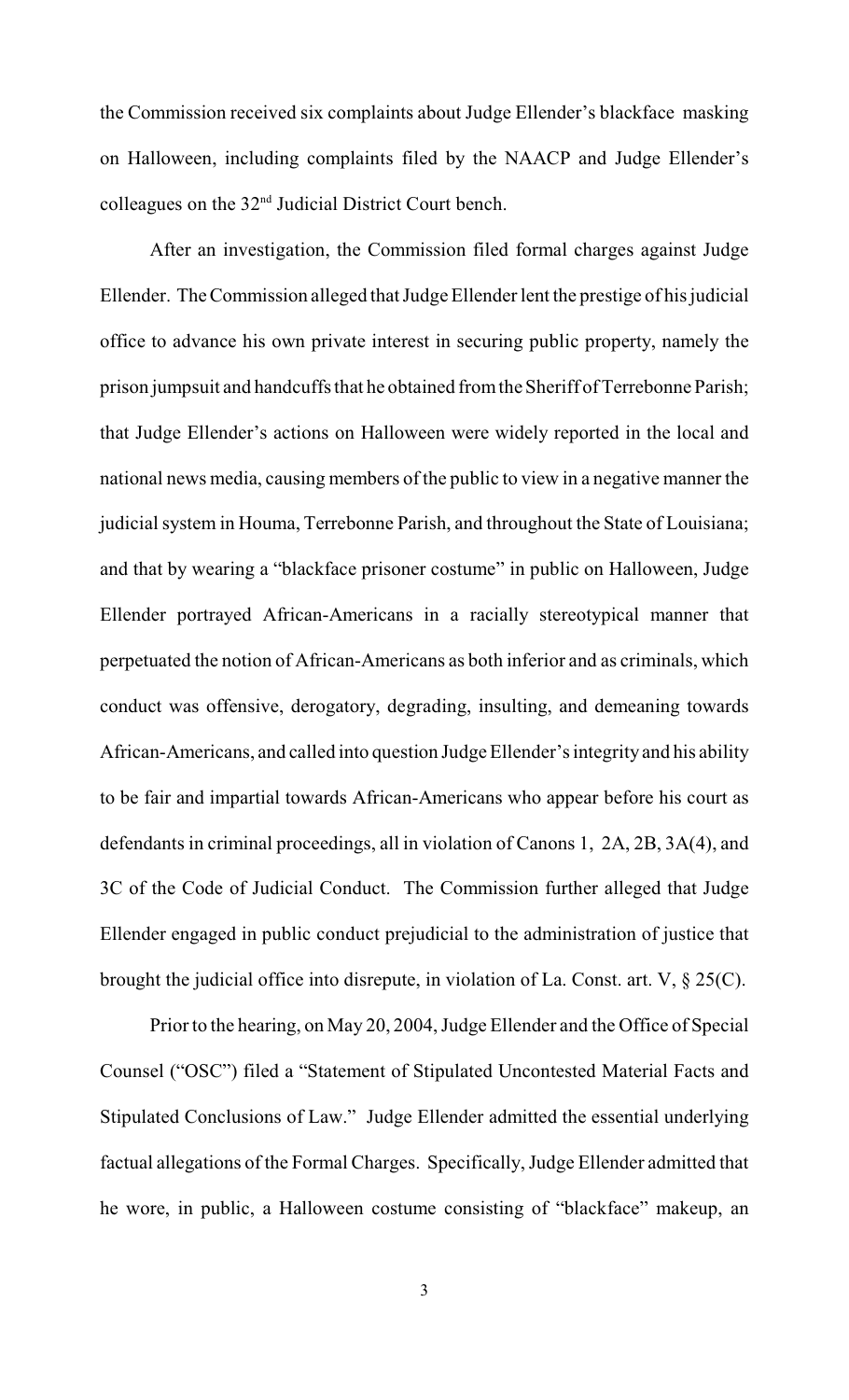official orange prison jumpsuit, handcuffs, and an "afro" wig. Based on these stipulated facts, Judge Ellender and the OSC agreed that he violated Canons 1 and 2A of the Code of Judicial Conduct. However, Judge Ellender did not agree that by wearing such a costume he portrayed African-Americans in a racially stereotypical manner that perpetuated the notion of African-Americans as both inferior and as criminals, nor did he agree that he engaged in conduct that was offensive, derogatory, degrading, insulting, and demeaning towards African-Americans. Judge Ellender further refuted the allegation that he called into question his integrity or his ability to be fair and impartial towards African-Americans who appear before his court as defendants in criminal proceedings. Finally, Judge Ellender denied that his conduct constituted a violation of Canons 2B, 3A(4), or 3C of the Code of Judicial Conduct or La. Const. art. V, § 25(C).

On June 18, 2004, the Commission conducted a hearing on the Formal Charges. Judge Ellender testified on his own behalf and on cross-examination by the OSC, admitted that dressing up in a prison outfit with black makeup on his face was "offensive," "insensitive and wrong." He also agreed that he understood how "people could consider that very inflammatory." Judge Ellender pleaded "stupidity, ignorance and lack of judgment" in his choice of a Halloween costume, but denied that by dressing in this manner he perpetuated the notion of African-Americans as criminals. Finally, Judge Ellender apologized to "those of you who I ever offended" for his "lapse of judgment."

In addition to the stipulated facts and conclusions of law,  $\alpha$  on August 17, 2004,

 $\frac{1}{1}$  Prior to the hearing, the parties stipulated to the introduction of exhibits concerning the subject matter at hand, including transcripts from news programs aired on CNN, videotapes from local television broadcasts, articles and editorials from local and national newspapers, and letters to the editors of several local newspapers. The parties also stipulated to the introduction of a resolution of the Louisiana State House of Representatives relative to Judge Ellender and two email letters in support of Judge Ellender sent to this court's public information officer.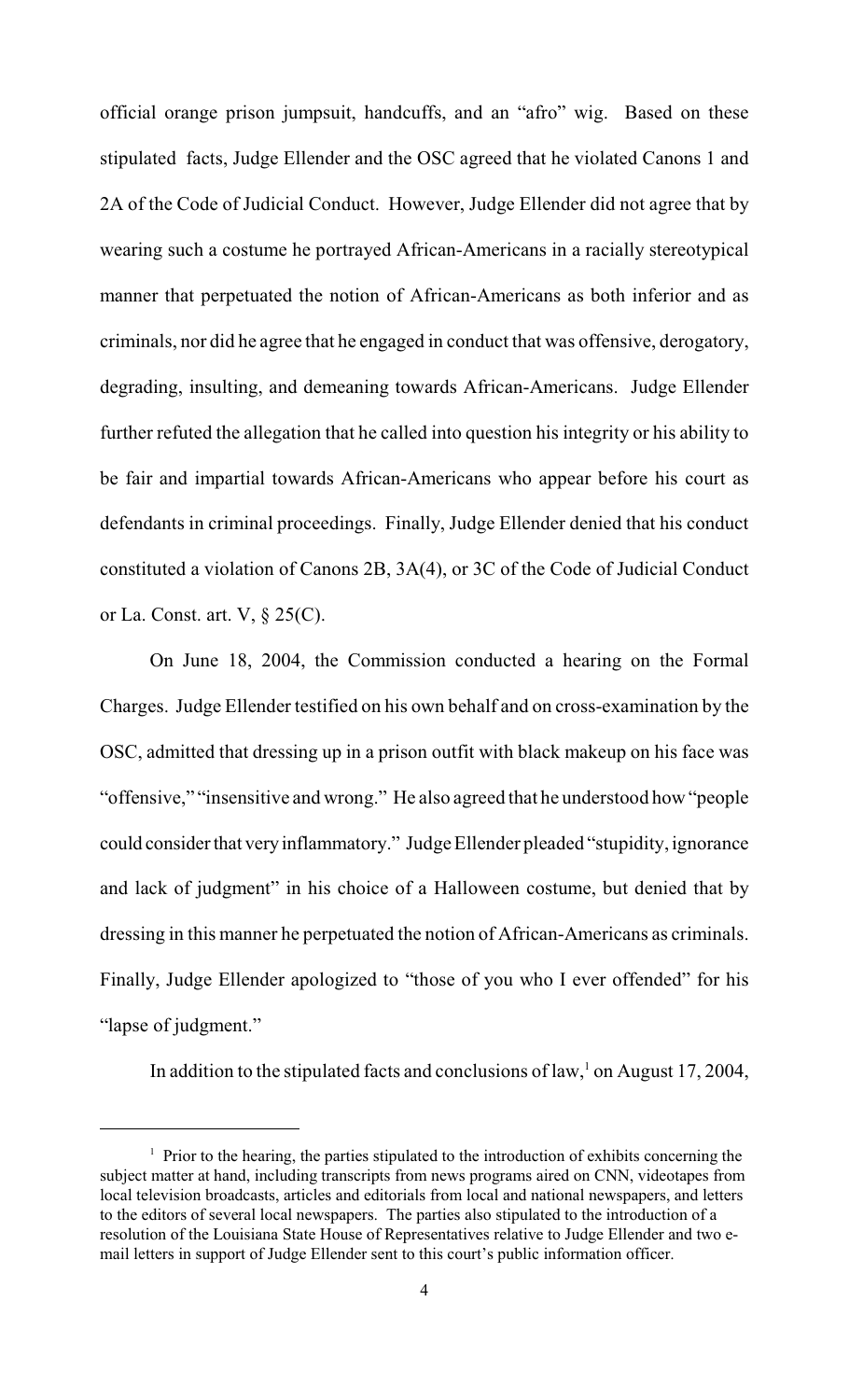the Commission issued its findings of fact and legal conclusions. The Commission concluded that by wearing his "black face prisoner costume" in public on Halloween, Judge Ellender portrayed African-Americans in a racially stereotypical manner that perpetuated the notion of African-American men as both inferior and as criminals. The Commission also found that Judge Ellender's conduct called into question his ability to be fair and impartial towards African-Americans who appear before his court as defendants in criminal proceedings, as well as towards any African-American litigant or attorney in any proceeding before him, thereby creating the appearance of impropriety. The Commission determined that this was public conduct by Judge Ellender which was prejudicial to the administration of justice, in violation of La. Const. art. V, §25(C). Finally, the Commission concluded that Judge Ellender's "tempest in a teapot" comment to a newspaper reporter belittled the seriousness of the Halloween costume incident, thereby aggravating the unethical appearance of impropriety, in violation of Canon 1 of the Code of Judicial Conduct. However, the Commission found that Judge Ellender did not violate Canon 2B of the Code of Judicial Conduct, which prohibits a judge from lending the prestige of judicial office to advance his own private interest, because the unrebutted hearing testimony was to the effect that the sheriff loaned prison jumpsuits and handcuffs to anyone who asked for them. Furthermore, the Commission found no violation by Judge Ellender of Canon 3A(4), which requires a judge to perform judicial duties without bias or prejudice. The Commission recommended Judge Ellender be suspended from judicial office without pay for one year plus one day, and ordered to reimburse the Commission costs incurred in the investigation and prosecution of this case.

#### **JURISDICTION OF THE SUPREME COURT**

This Court has original jurisdiction in judicial disciplinary proceedings. La.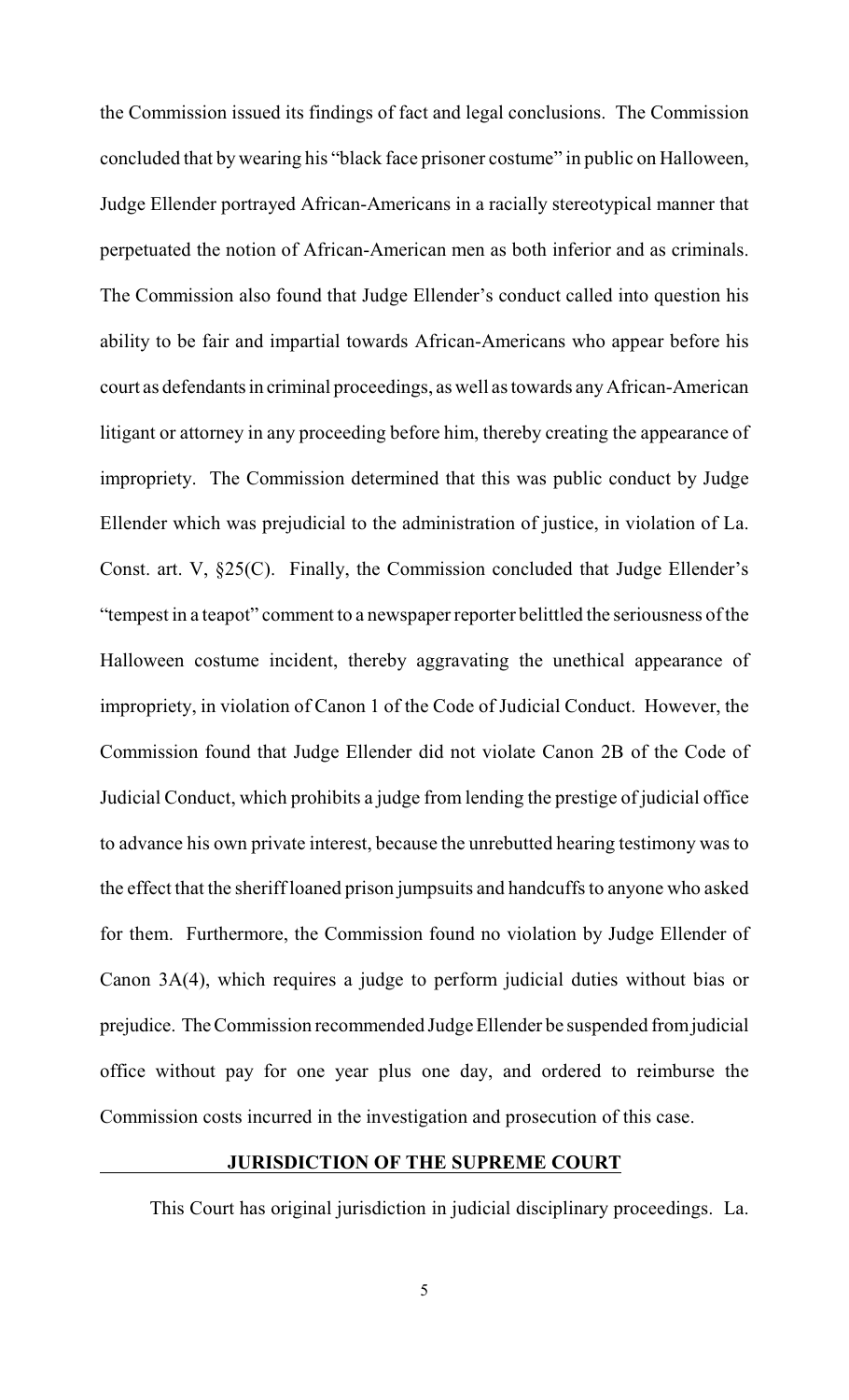Const. art. V,  $\S$  25 (C). Therefore, this Court has the power to make original determinations of fact based upon the evidence in the record and is not bound by, nor required to give any weight to, the findings and recommendations of the Judiciary Commission. *In re Quirk*, 97-1143 p.4 (La.12/12/97), 705 So.2d 172, 176.

Pursuant to our supervisory authority over all lower courts, this Court adopted the Code of Judicial Conduct ("Code"), effective January 1, 1976, and amended July 8, 1996. The Code is binding on all judges, and violations of its Canons can, without more, serve as the basis for the disciplinary action provided for by La. Const. art. V, § 25(C). E.g., *In re Jefferson*, 99-1313, p. 3 (La.1/19/00), 753 So.2d 181, 184-85; *In re Bowers*, 98-1735, p. 7 (La.12/1/98), 721 So.2d 875, 879; *In re Quirk*, 97-1143, p. 4, 705 So.2d at 176. The Code consists of a series of canons which not only provide guidance and instruction but demand ethical conduct and the avoidance of unethical conduct or practices. The Code is "binding on all judges, and judges are "governed exclusively by [its] provisions." *In re Decuir*, 95-0056, p. 8 (La.5/22/95); 654 So.2d 687, 692 and La. R.S. 42:1167. The legislative statement in La. R.S. 42:1167, codifies our jurisprudence which provides that judges are governed exclusively by the Code, and the Code is not contrary to the Constitution's exclusive grant of authority to this Court in the realm of judicial misconduct. *In re: Lemoine*, 96-2116 (La. 1/14/97), 686 So.2d 837. Because the Code contains some general commands, for example Canon 1 ("A Judge Shall Uphold the Integrity and Independence of the Judiciary") and Canon 2 ("A Judge Shall Avoid Impropriety and the Appearance of Impropriety in All Activities"), it is apparent that the Code covers all misconduct as well, since misconduct offends, at the least, Canons 1 and 2. It is therefore safe to say, as the legislature did in 42:1167, that judges are governed exclusively by the Code's provisions, notwithstanding the self-evident fact that the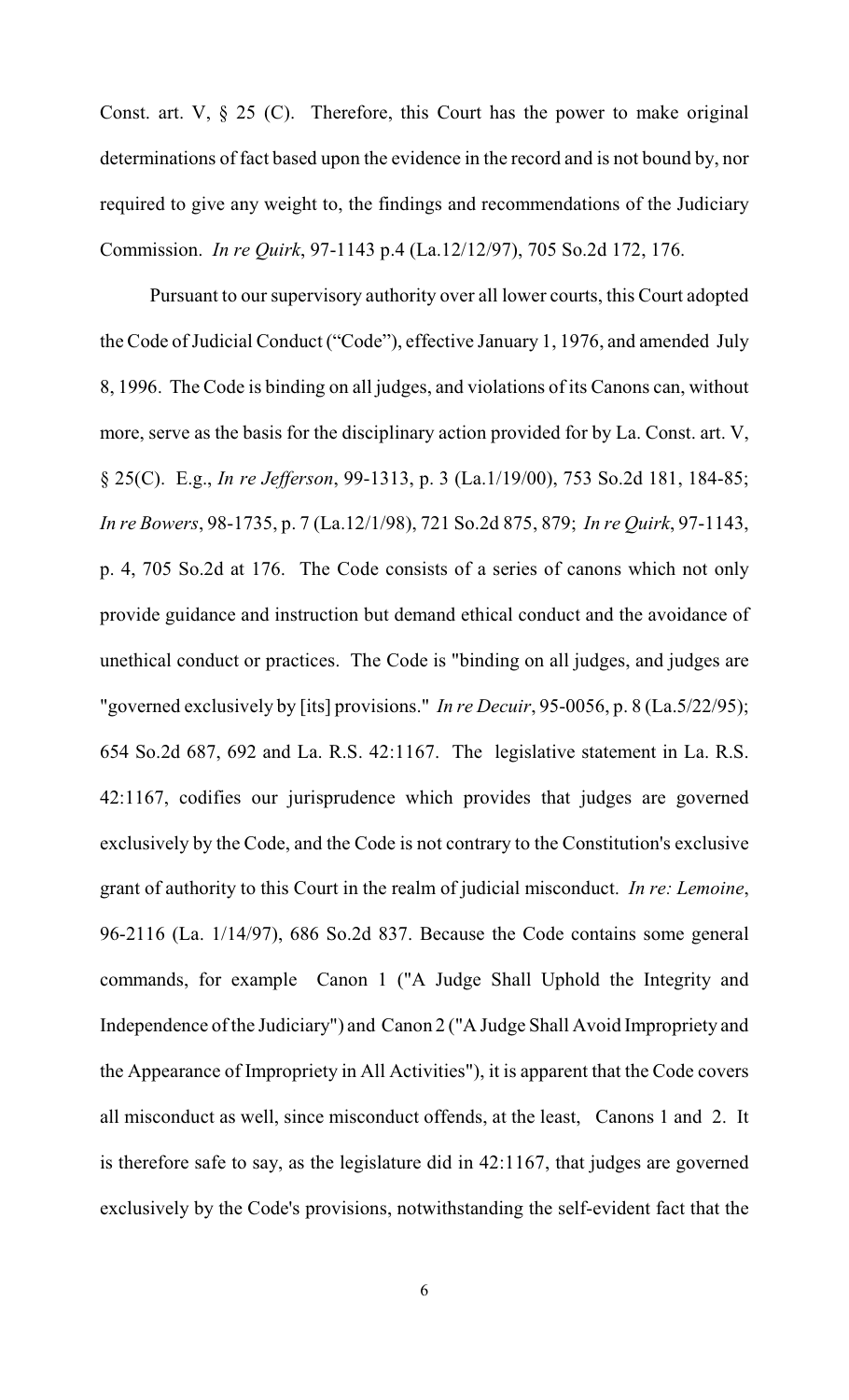Court has exclusive authority to punish misconduct, unlimited by the Code.

While this Court has the authority to punish misconduct for violation of the Canons, the charge or charges against a judge must nonetheless be proved by clear and convincing evidence before this Court can impose discipline. *In re Bowers*, 98-1735 at p. 7, 721 So.2d at 880; *In re Johnson*, 96-1866, p. 7 (La.11/25/96), 683 So.2d 1196, 1199; *In re Huckaby*, 95-0041, p. 6 (La.5/22/95), 656 So.2d 292, 296. This standard requires that the level of proofsupporting the charge or charges against a judge must be more than a mere preponderance of the evidence, but less than beyond a reasonable doubt. *In re Bowers*, 98-1735 at p. 7, 721 So.2d at 880; *In re Quirk*, 97-1143 at p. 4, 705 So.2d at 176; *In re Huckaby*, 95-0041 at p. 6, 656 So.2d at 296.Initially, we note that Judge Ellender and the OSC stipulated to the underlying facts of the charge. The parties stipulated that Judge Ellender wore an afro wig, black face makeup and a prison jumpsuit while at a public party and that his actions violated Canons 1 and 2A of the Code of Judicial Conduct.

In *In re Johnson*, 96-1866 at p. 4(La.11/25/96), 683 So.2d at 1200, we applied the clear and convincing standard of proof to a case where the judge and OSC entered into a stipulation of facts which was later adopted by the Judiciary Commission in its findings of fact and conclusions of law. There we stated:

Judge Johnson has admitted to all the facts necessary to determine whether he violated the Code of Judicial Conduct in the Statement of Uncontested Material Facts jointly submitted by all parties and accepted by the Commission ... Because Judge Johnson agreed to stipulations encapsulating the essence of ethical violations, ... our inquiry as to Johnson's violations of these Canons is at an end. See *Decuir*, 95-0056 at p. 8, 654 So.2d at 692 (finding that because the parties stipulated to the relevant facts and the judge admitted that the facts establish violations of the Code of Judicial Conduct, the Court is "left only with the task of deciding the appropriate measure of discipline in this case.")

Applying this analysis to the present case, we find that since Judge Ellender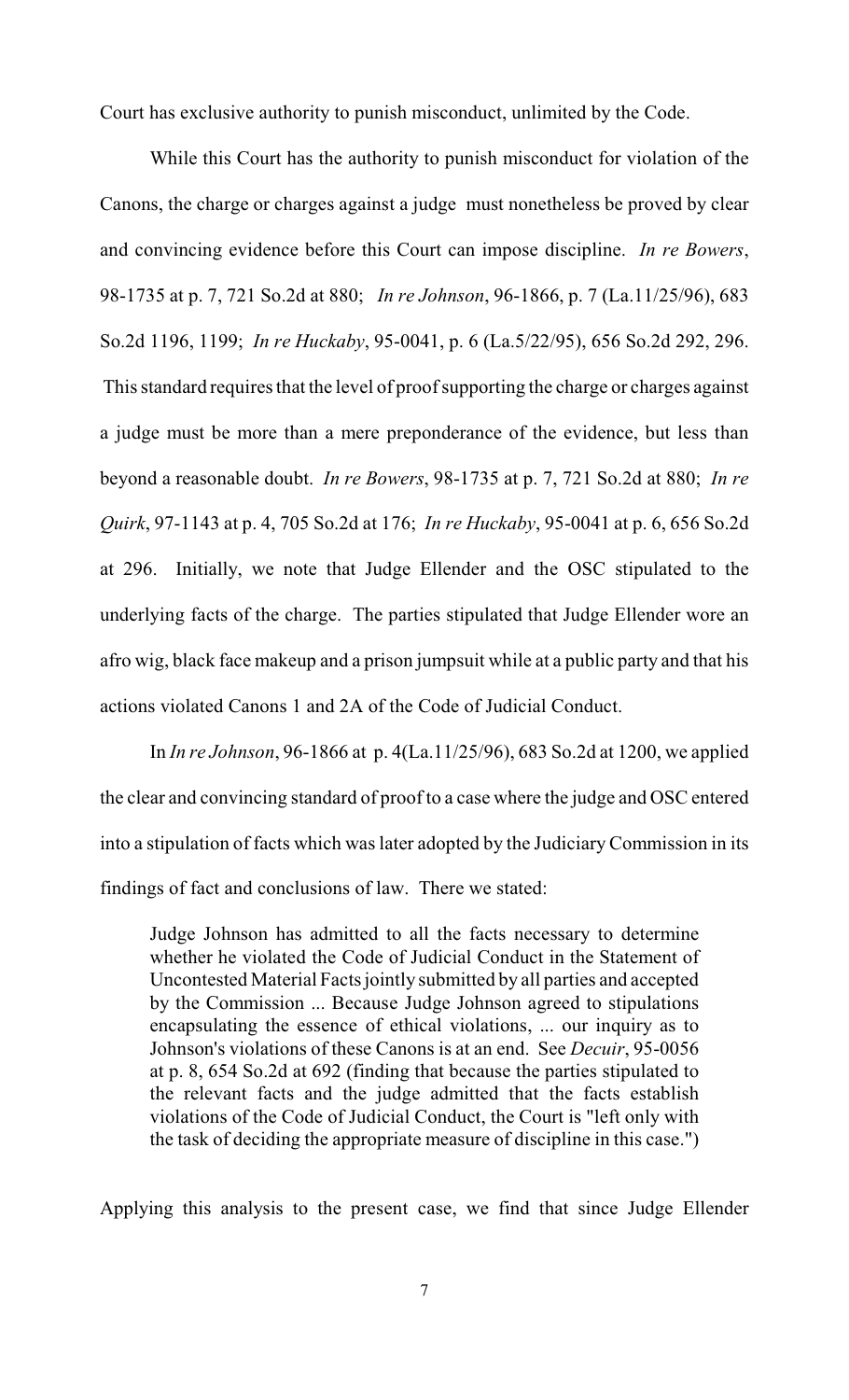stipulated to all the facts needed to determine his violation of the Code of Judicial Conduct, Canons 1 and 2A, we pretermit addressing the remaining violations of Canons 2B and  $3(A)(4)$ , and  $3(C)$ , as the Commission found no violation of these Canons. We therefore find that the underlying facts forming the basis of the Formal Charges relative to Canons 1 and 2A, have been proven by clear and convincing evidence.

#### **DISCUSSION**

Our judicial system stands as the hallmark of a system created to ensure that fairness and justice is dispensed to every citizen, without fear of bias or prejudice. In the instant case, Judge Ellender stipulated that he wore an official orange prison jumpsuit and a black "afro" wig to a public party. He admits his conduct violated Canons 1 and 2A, which require a judge to uphold the integrity and independence of the judiciary and require that a judge shall respect and comply with the law. The actions of Judge Ellender resulted in several complaints being filed by a host of persons ranging from private citizens to Judge Ellender's fellow brethren of the 32nd Judicial District Court. Judge Ellender's actions were likewise widely reported in the news both locally and nationally. We find that Judge Ellender's conduct brought the judiciary of this state into disrepute, and for such conduct we are compelled to impose discipline.

Justice Francois-Xavier Martin, a great Chief Justice of Louisiana, quoted by Justice Poche in *State ex rel. Attorney General v. Lazarus*, 39 La.Ann. 142, 1 So. 361, 376 (1887), eloquently stated, "All those who minister in the temple of justice, from the highest to the lowest, should be above reproach and suspicion. None should serve at its altar whose conduct is at variance with his obligations." It is widely understood that judges symbolize the law, and, accordingly, their actions reflect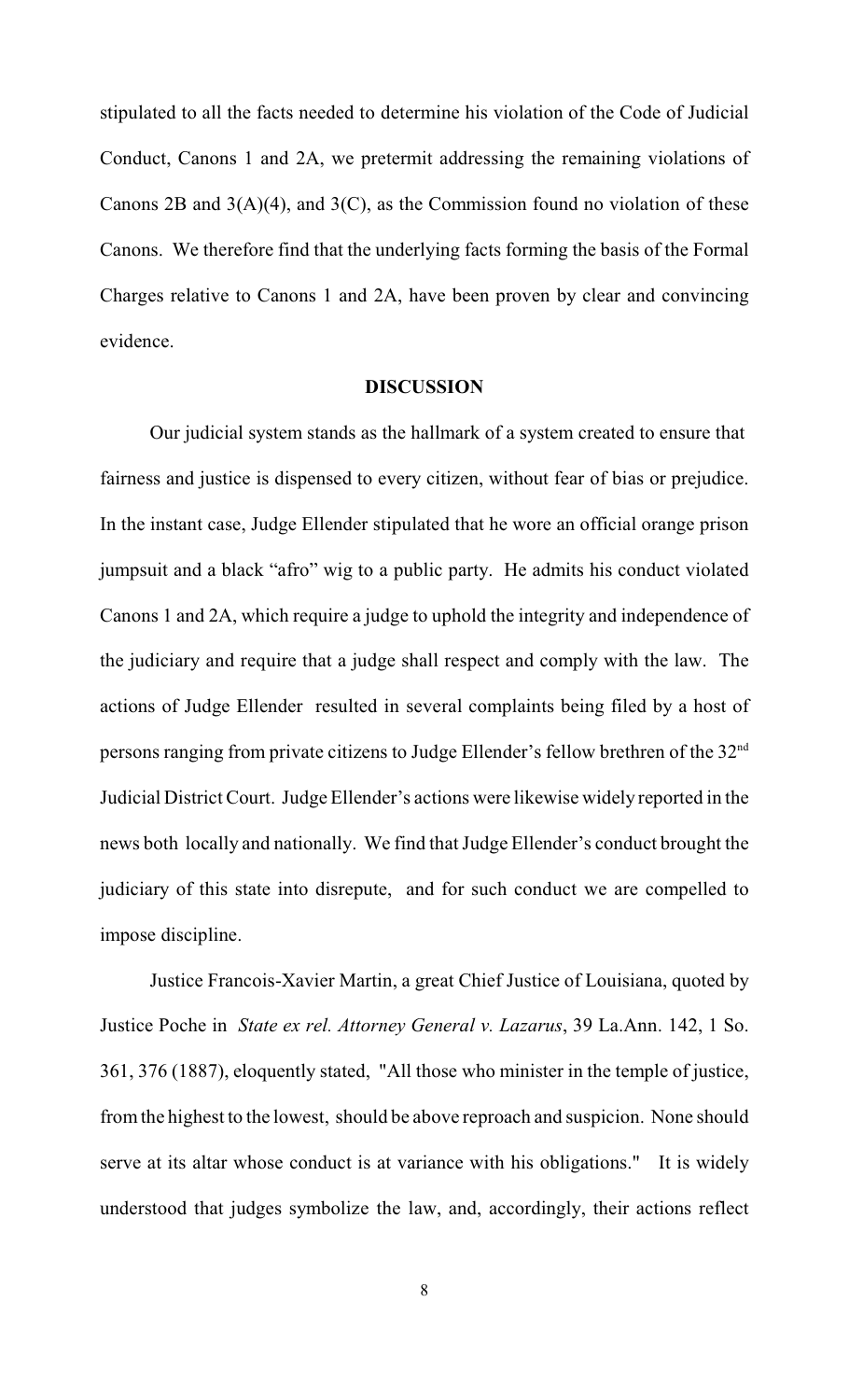favorably or unfavorably on the judicial system. *In re Wimbish*, 98-2882 at p. 6 (La. 4/13/99), 733 So.2d 1183. As a public official, a judge's behavior both on and off the bench must comply with the highest of standards delineated in the Canons. When a judge's actions raise the concern Judge Ellender's behavior raises, we are required to thoroughly examine the conduct and the implications of such conduct, to ensure that the integrity of the state's judicial system is maintained.

Judges hold a unique position of administering justice. *In re Wimbish*, 733 So.2d 1183*.* For this reason, it is important that judges comply with the laws and rules governing their conduct in a manner which promotes public confidence. *Id.* Judges are held to a higher standard by virtue of their position and the authority they have over citizens and must avoid any action which would cause the citizens to question their integrity or the integrity of the bench. In his brief, and in his oral argument, Judge Ellender consistently states that he meant no ill will or harm by his costume. He submits that his costume was conceived in a joking manner to highlight his marriage to his "new and younger wife." Judge Ellender maintains that he sought to convey the perception that he was a prisoner to his new wife, not that he was an African-American convict. He vehemently denies that by wearing the costume he meant to portray African-Americans in a "racially stereotypical manner that perpetuated a notion that African-Americans are inferior and criminals." Judge Ellender admits that his behavior may have been perceived as "very inflammatory," for which he repeatedly apologizes. Accepting his statements as true, this Court is nonetheless greatly troubled by the negative light Judge Ellender's actions have cast on the state's judiciary. In determining an appropriate sanction, we are cognizant of the principle that the primary purpose of the Code is to protect the public rather than simply to discipline judges. *In re Harris*, 98-0570 (La.7/8/98), 713 So.2d 1138; *In*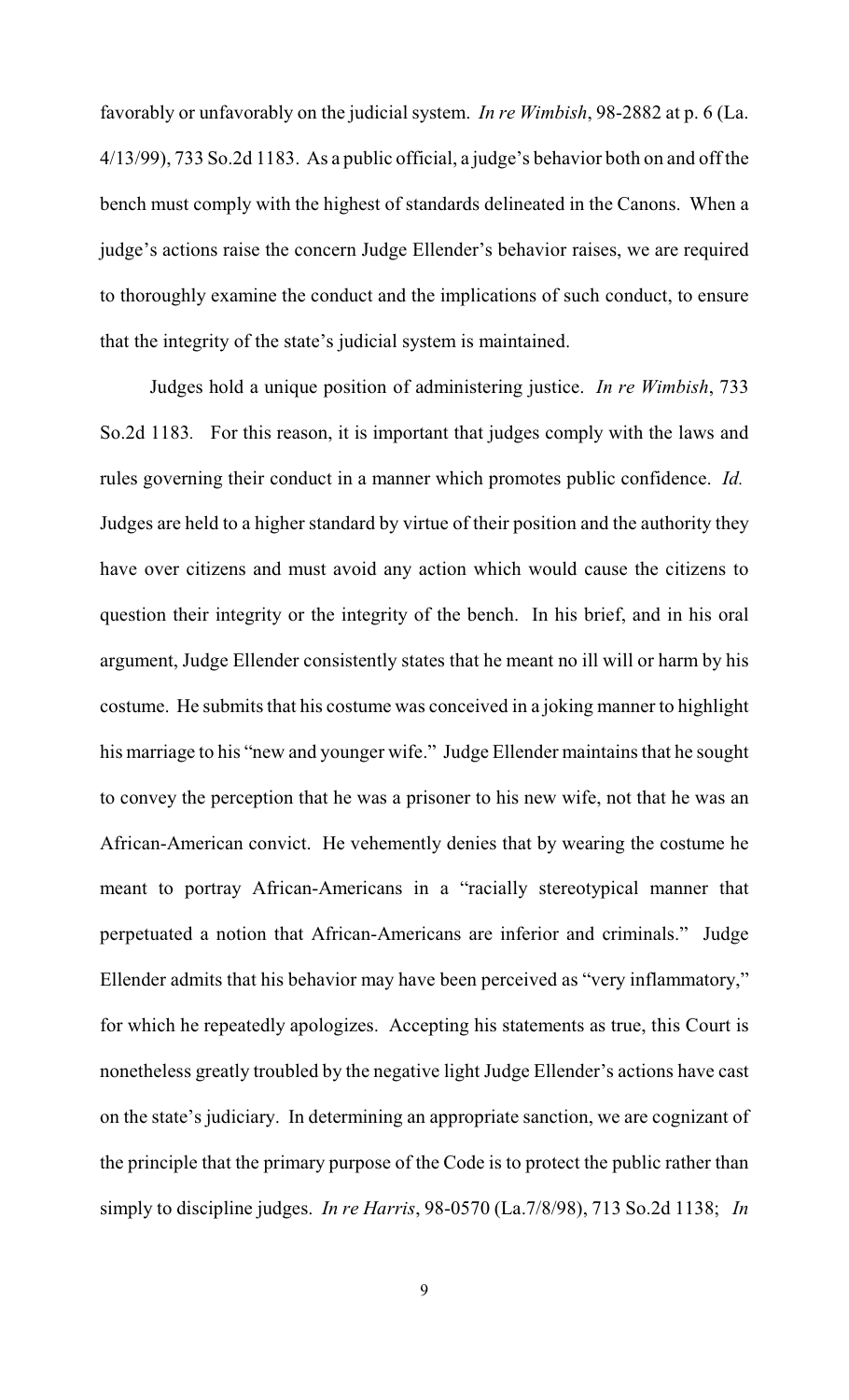*re Marullo*, 96-2222 (La.4/8/97), 692 So.2d 1019. As ministers of justice charged with the duty to preserve the integrity of the bench for the benefit of the public, this State's judges should conduct themselves in a manner above reproach and suspicion. *State ex rel. Attorney General v. Lazarus*, 1 So. at 376.

# **DISCUSSION OF JUDICIAL CANONS AND DISCIPLINE**

As in all judicial discipline matters, the Judicial Canons are paramount and provide the benchmark against which judicial conduct is judged. *In re Harris*, 98- 0570 at p.3, 713 So. 2d at 1141. Judge Ellender and the OSC stipulated that Judge Ellender violated Canons 1 and 2A. Canon 1, entitled "A Judge Shall Uphold the Integrity and Independence of the Judiciary," provides:

An independent and honorable judiciary is indispensable to justice in our society. A judge should participate in establishing, maintaining, and enforcing, and should personally observe, high standards of conduct so that the integrity and independence of the judiciary may be preserved.

Canon 2(A), entitled "A Judge Shall Avoid Impropriety and the Appearance of Impropriety in All Activities," provides:

A judge should respect and comply with the law and should act at all times in a manner that promotes public confidence in the integrity and impartiality of the judiciary.

As Judge Ellender concedes violation of the Code, the sole remaining issue for this Court is the appropriate discipline for his violations of Canons 1 and 2A. Hence, we are compelled to impose a sanction on Judge Ellender which will facilitate the public in regaining its confidence in the judiciary.

In *In re Chaisson*, 549 So.2d 259, 266 (La.1989), citing *In Matter of Deming*,

108 Wash.2d 82, 736 P.2d 639, 659 (1987), we adopted the following non-exclusive

list of factors to consider in imposing discipline on a judge:

(a) whether the misconduct is an isolated instance or evidenced a pattern of conduct; (b) the nature, extent and frequency of occurrence of the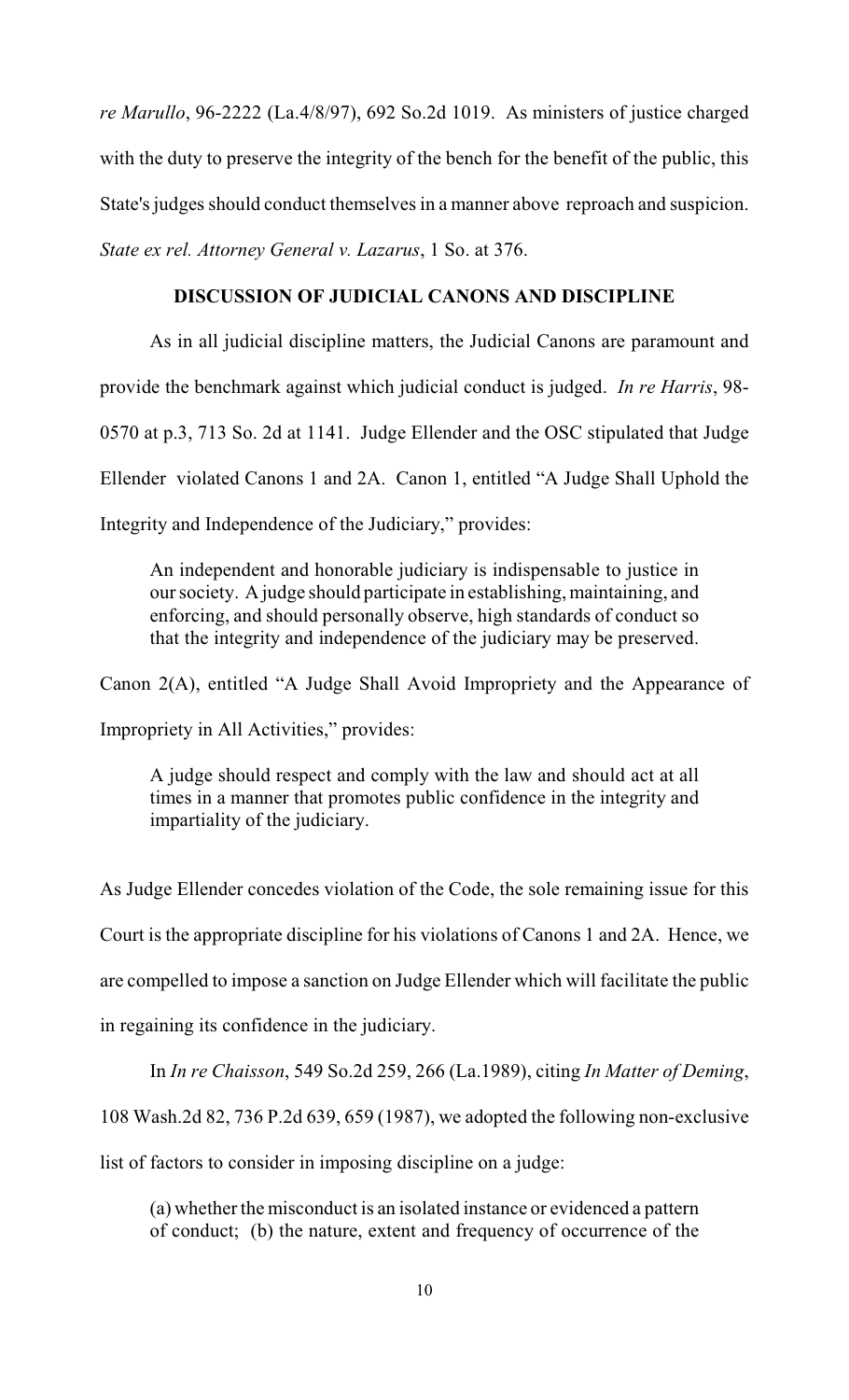acts of misconduct; (c) whether the misconduct occurred in or out of the courtroom; (d) whether the misconduct occurred in the judge's official capacity or in his private life; (e) whether the judge has acknowledged or recognized that the acts occurred; (f) whether the judge has evidenced an effort to change or modify his conduct; (g) the length of service on the bench; (h) whether there have been prior complaints about this judge; (i) the effect the misconduct has upon the integrity of and respect for the judiciary; and (j) the extent to which the judge exploited his position to satisfy his personal desires.

Judge Ellender has remained continuously on the bench since 1983, and has never been disciplined, either privately or publicly, for judicial ethical misconduct. The conduct forming the basis of the complaints occurred outside of the courtroom in Judge Ellender's private life. However, we recognize that his actions have caused the public to question his integrity and ability to be fair to African-Americans and has diminished the integrity and respect citizens hold for Louisiana's judiciary.

In mitigation, we find no evidence presented that Judge Ellender engaged in disparate treatment of African-Americans and consider the totality of evidence presented to the Commission. A review of Judge Ellender's docket, conducted by the District Attorney's Office pursuant to a public records request, revealed no disparity in his sentencing of criminals based on race. Four African-Americans testified on Judge Ellender's behalf. These witnesses testified that Judge Ellender is a good judge and they consider him fair and impartial in carrying out his duties as a judge. One witness even characterized his behavior on Halloween as "stupid," a characterization Judge Ellender himself concedes.

We agree with the mitigating evidence presented that Judge Ellender did not intend to offer an affront to the African-American community. Nonetheless, his behavior exhibits his failure to appreciate the effects of his actions on the community as a whole. So finding, we conclude that his discipline must also include a mechanism to enhance his understanding of the incident. We therefore order Judge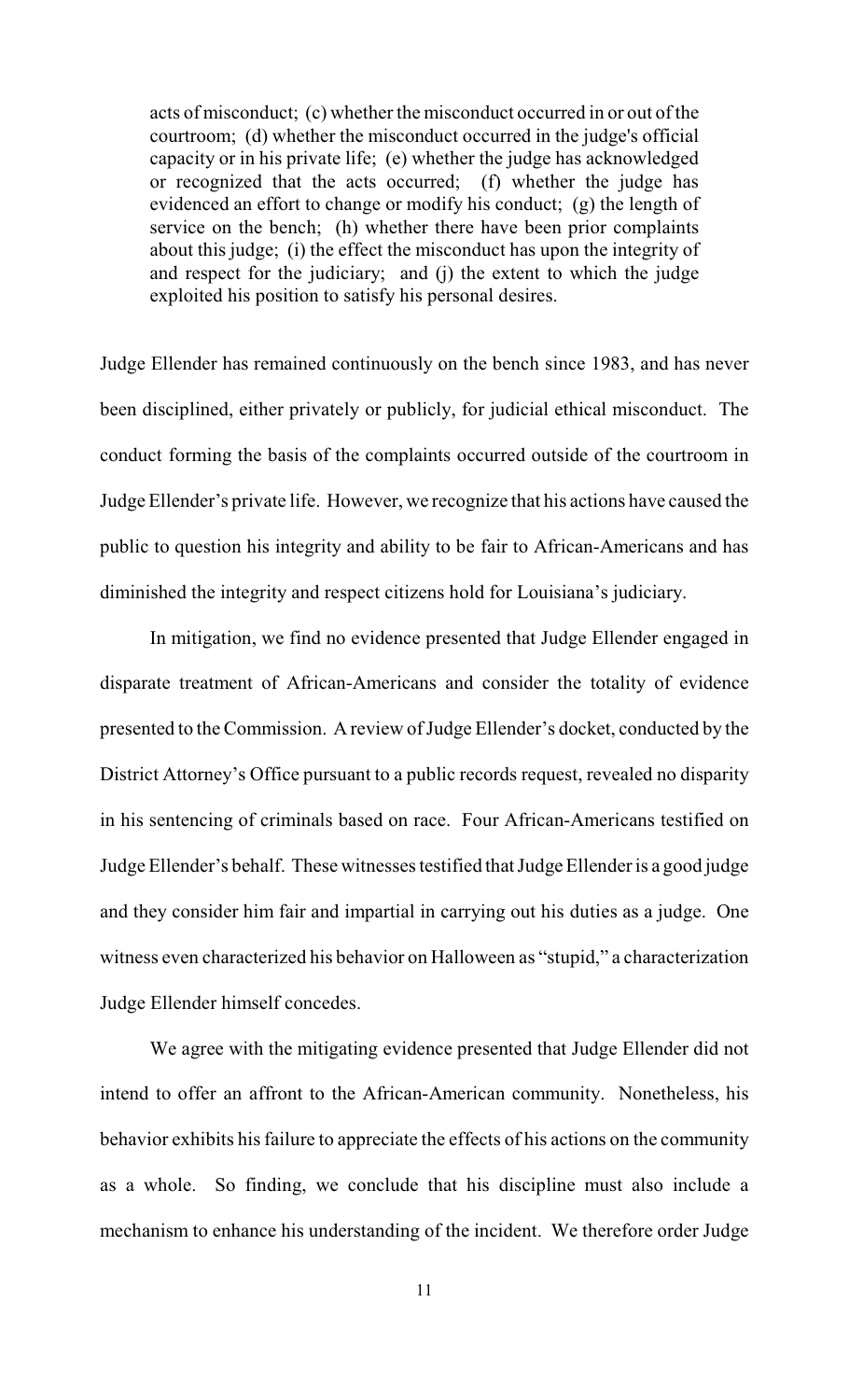Ellender to enroll in a course at one of the local universities which will allow him to gain insight into the attitude of other racial groups, particularly racial groups where interrelations are marked by antagonism, discrimination and conflict. This Court has reviewed the curriculum of several sociology departments at local universities, including but not limited to Nicholls State and Southeastern Louisiana University, and have found several courses addressing these issues. We hereby order Judge Ellender, with the facilitation by the OSC, to enroll and complete at least one of these courses.

Considering the mitigating circumstances, specifically that the act was isolated and that there was no ill intent on the part of Judge Ellender, in addition to the recommendation of course work above, we nonetheless find suspension from office is also appropriate. We conclude that Judge Ellender should be suspended for one year, without pay, and that six months of that suspension be deferred.<sup>2</sup> The discipline is subject to the condition outlined above that Judge Ellender attend a course which will assist him in achieving a greater understanding of racial sensitivity.

#### **CONCLUSION**

The negative shroud cast upon the state's judiciary by Judge Ellender's actions will only be lifted by time. This is a case of first impression in Louisiana and this court is mindful of the effects Judge Ellender's behavior has had on the people of this state, including Judge Ellender and his family. The witnesses who testified before the

 $\frac{1}{2}$  In its recommendation to this Court, the Commission recommended Judge Ellender be suspended from office for one year and one day, without pay. During oral argument, Justice Kimball questioned counsel for OSC about the effect the "one day" had on the recommended discipline in this judicial discipline case. OSC responded that he was not aware of the reasoning surrounding the recommendation of an additional one day. He acknowledged that the rules applying to lawyer suspension were not applicable to this matter and that a suspension of one year and one day has additional consequences only in lawyer disciplinary cases. We note that the consequences of a suspension of one year and one day in a lawyer discipline case requires the suspended lawyer to petition this Court for reinstatement of his/her license. This Court must specifically approve the lawyers' reinstatement. See Supreme Court Rule 19, §24. There is no such requirement for judicial discipline.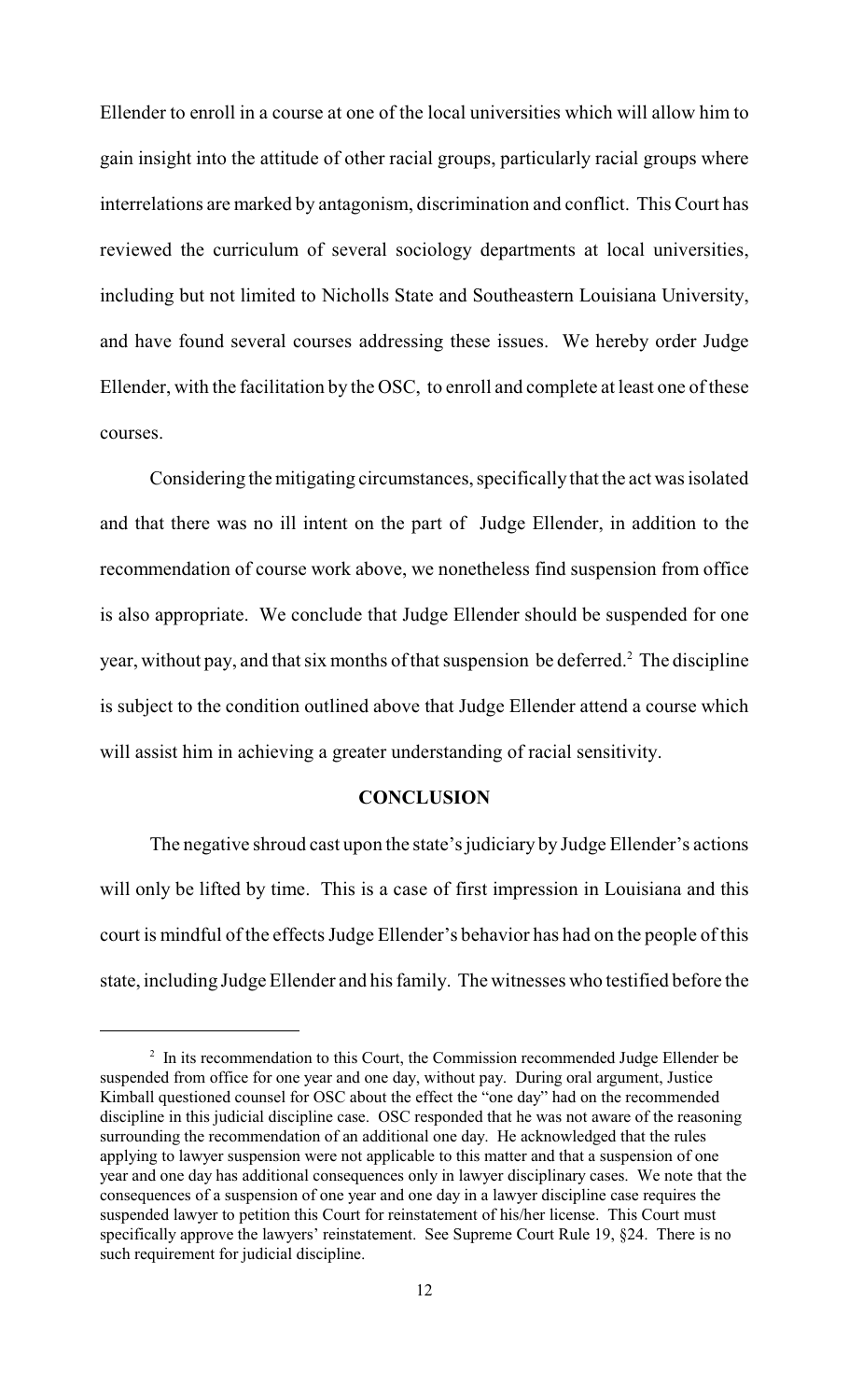Commission stated that many in the Houma community have accepted Judge Ellender's apology and are moving forward. In imposing discipline, we seek to further that objective for Louisiana. Sanctions imposed in judicial disciplinary proceedings against judges from this court range from removal to a complete rejection of discipline. Hence, the discipline to be imposed depends upon the facts of each case and the seriousness of the offenses involved, considered in light of any aggravating and mitigating circumstances. *Louisiana State Bar Ass'n v. Whittington*, 459 So.2d 520 (La.1984). Thus, in imposing discipline, we must remain mindful of the principle that this Court must protect the public rather than simply discipline judges.

Considering the *Chaisson* factors, and taking into account the testimony, we conclude that the discipline outlined above is the appropriate sanction for Judge Ellender's actions.

# **DECREE**

Upon review of the record, briefs, and oral argument, it is ordered that Judge Timothy Ellender, be suspended from his office of Judge, Thirty-Second Judicial District Court for the Parish of Terrebonne for a period of one year, without pay, with six months deferred. During his suspension, it is ordered that Judge Ellender complete the condition set forth in this opinion. Failure to adhere to the condition, may be grounds to revoke the deferred portion of the suspension. All costs and expenses, amounting to \$2,136.70 (Two thousand, one hundred and thirty six and 70/100 dollars), are assessed against Judge Ellender in accordance with Supreme Court Rule XXIII, § 22.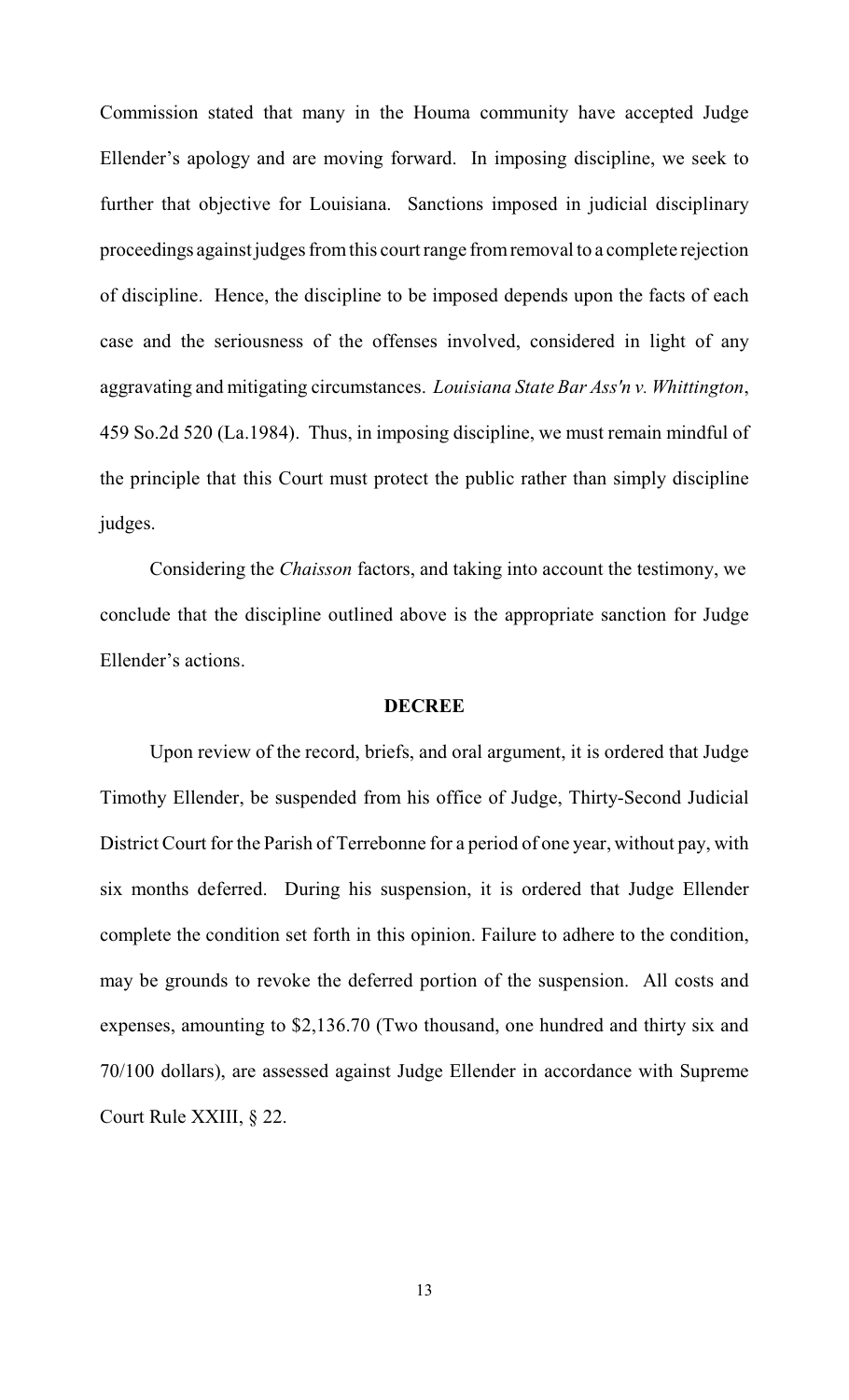#### <span id="page-14-0"></span>**SUPREME COURT OF LOUISIANA**

#### **NO. 04-O-2123**

# *IN RE: JUDGE TIMOTHY C. ELLENDER*

# **On Recommendation for Discipline From the Judiciary Commission of Louisiana**

**VICTORY, J.**, dissenting.

 I dissent from the majority opinion. As the majority notes, the primary purpose in imposing a sanction is to protect the public rather than simply to discipline judges. *In re Harris*, 98-0570 (La. 07/08/98), 713 So.2d 1138; *In re Marullo*, 96-2222 (La. 04/08/97), 692 So.2d 1019.

Traditionally, in lawyer-discipline cases, the Court looks to the guidelines from theAmerican Bar Association for sanctions and deviates from those baseline sanctions based on aggravating or mitigating factors. No such guidelines exist to give baseline sanctions for judicial misconduct; however, *In re Chaisson*, 549 So.2d 259, 266 (La. 1989) provides a somewhat similar process for determining the proper disciplinary sanction for judicial misconduct. Those factors are as follows:

(a) whether the misconduct is an isolated instance or evidenced a pattern of conduct; (b) the nature, extent and frequency of occurrence of the acts of misconduct; (c) whether the misconduct occurred in or out of the courtroom; (d) whether the misconduct occurred in the judge's official capacity or in his private life; (e) whether the judge has acknowledged or recognized that the acts occurred; (f) whether the judge has evidenced an effort to change or modify his conduct; (g) the length of service on the bench; (h) whether there have been prior complaints about this judge; (i) the effect the misconduct has upon the integrity and respect for the judiciary; and (j) the extent to which the judge exploited his position to satisfy his personal desires.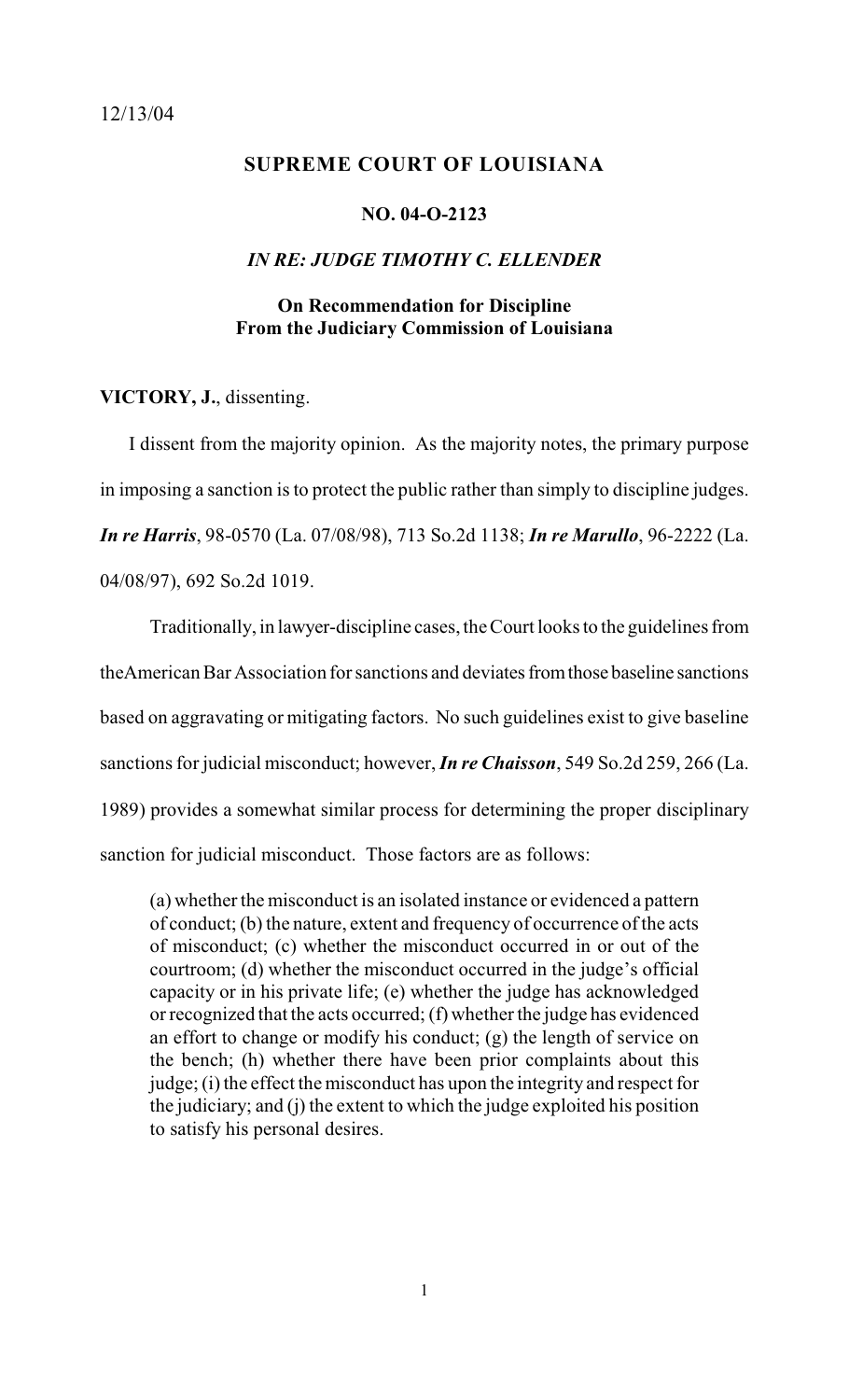Obviously, these factors should decrease or exacerbate the sanction imposed on the offending judge.

In this case, nearly all of these factors favor mitigation of the sanction to be imposed. First, it is uncontested that this act was an isolated incident which occurred off the bench. In fact, Judge Ellender attended the party, not in any official capacity, but as a friend and relative of the host.

In regard to the judge's record of service, Judge Ellender served on the bench for 22 years prior to the incident at bar, and his record is unblemished. Furthermore, a review of Judge Ellender's record on the bench turned up absolutely no evidence of racial bias in his decisions; in fact, the review showed that, if anything, he was more lenient toward African-American defendants. Nothing suggests that Judge Ellender abused his office in order to further personal desires.

Finally, Judge Ellender apologized for his actions both publicly and in private meetings with local leaders of the black community. The jurisprudence is clear that a recognition of misconduct and a willingness to aid in the investigation of such misconduct should act as a mitigating factor. *See In re Ferrara*, 458 Mich. 350, 582 N.W.2d 817 (1998). Here, Judge Ellender aided the Judiciary Commission and acknowledged his actions from the outset.

Bearing in mind all these mitigating factors, it remains to determine a baseline sanction from which to deviate. Since no jurisprudence involving similar misconduct exists in Louisiana, one must examine cases in other jurisdictions in order to distill a proper sanction. *In re Stevens*, 31 Cal.3d 403, 645 P.2d 99, 183 Cal. Rptr. 48 (1982), involved a judge who made patently racist and extremely offensive remarks to counsel and court personnel during in-camera conferences. Furthermore, the judge referred to his own court clerk in offensive, racist terms, and used a panoply of racial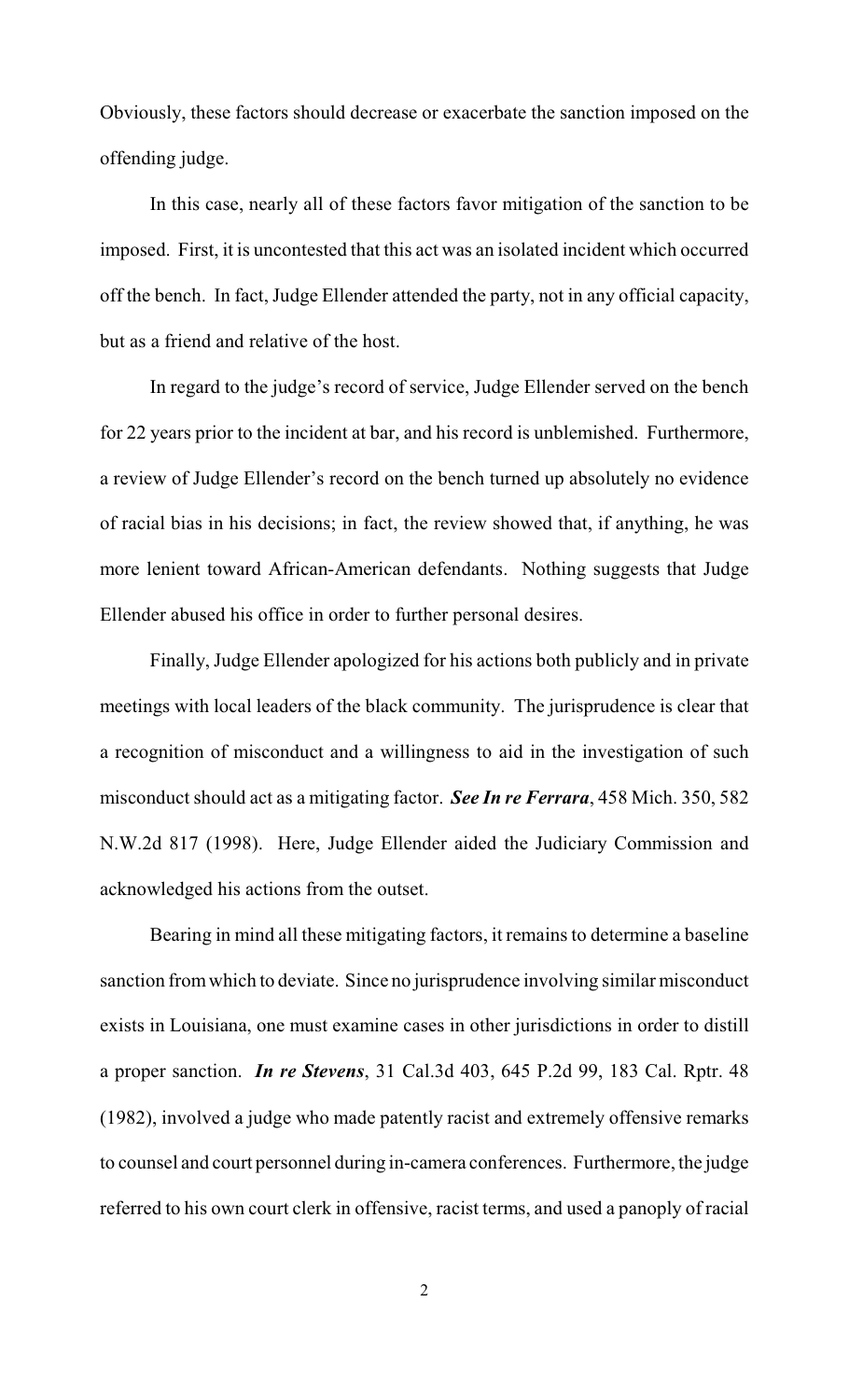epithets to refer to people with Hispanic surnames.<sup>1</sup> While the California Supreme Court found that the judge's actions were "prejudicial to the administration of justice" and "[brought] the judicial office into disrepute," the Court found that the judge had always performed his judicial duties fairly and without actual bias. In spite of this egregious and highly offensive conduct, which far exceeded Judge Ellender's behavior, the Court imposed only a public censure, rather than a suspension or a removal from office. *In re Lowery*, 999 S.W.2d 639, 661 (Review Tribunal, Appointed by the Texas Supreme Court Feb. 13, 1998) involved several incidents of misconduct on the part of a Dallas County judge. In a particular incident, the offender identified himself as a judge and sought unmerited parking privileges, but the African-American parking attendant refused to accommodate the judge. The judge then referred to the parking lot attendant as " $n***r$ " and/or "black motherf\*\*\*er." In assessing the judge's conduct, the Court noted that the verbal abuse and racial slurs were "serious misconduct" but "standing alone might justify a reprimand or censure." Finally, *In re Agresta*, 64 N.Y.2d 327, 476 N.E.2d 285, 486 N.Y.S.2d 886 (1985) involved a judge's comments to two African-American defendants at a sentencing hearing. Expressing his belief that one of the defendants was lying about the acts of a third party, the judge stated, "I know there is another n\*\*\*\*r in the woodpile. I want that person out." The court accepted the judge's claim that he had not intended the expression as a racial slur, but nonetheless found the phrase to be offensive and derogatory, and imposed a public censure upon the offending judge.

Considering the cases above and all of the factors favoring leniency toward Judge Ellender, I find the sanction imposed by the majority, which amounts to a loss

<sup>&</sup>lt;sup>1</sup>For the exact language used, *see* 645 P.2d at 99-100.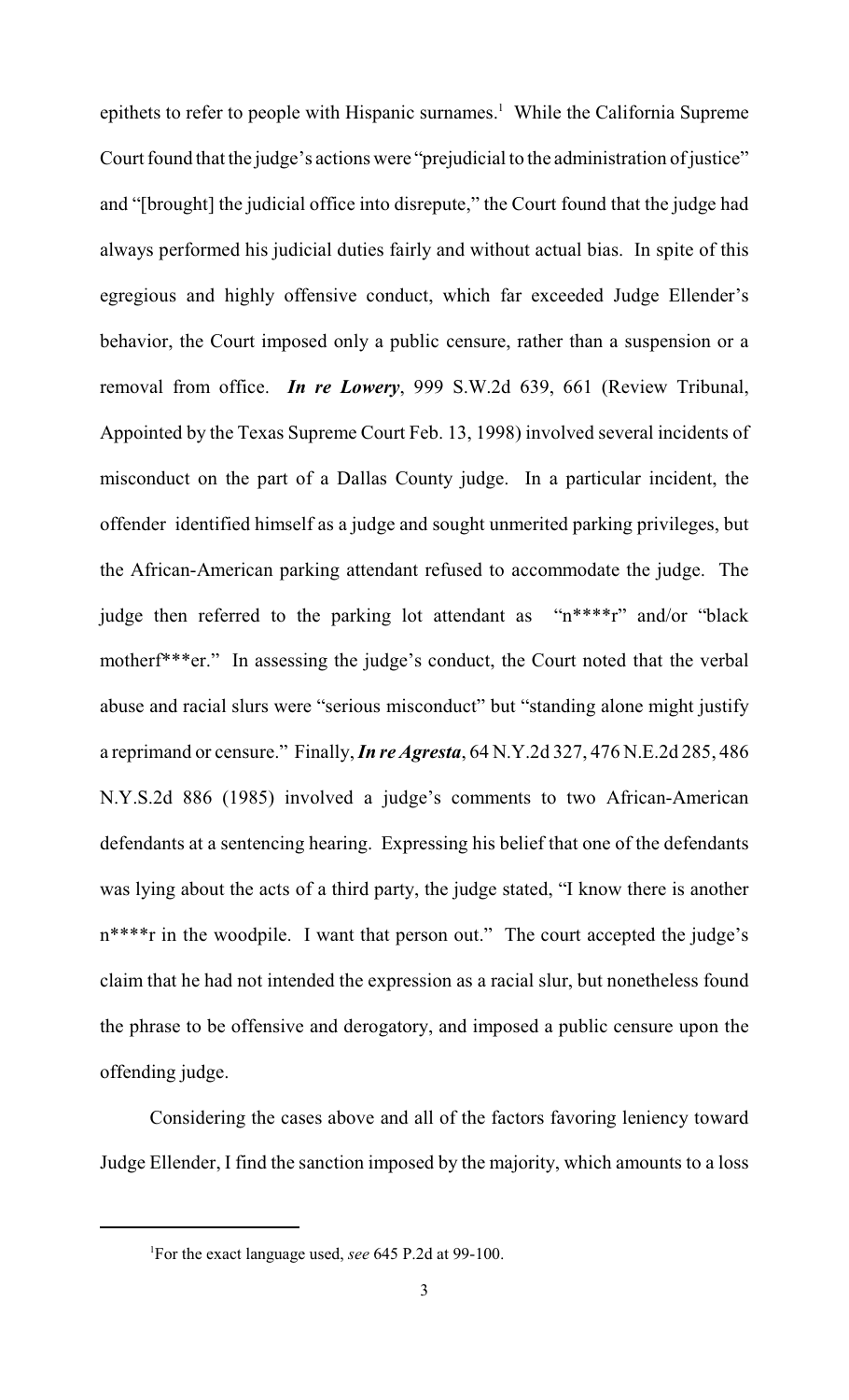of income of over fifty thousand dollars (\$50,000), to be unduly harsh and would impose a lesser sanction.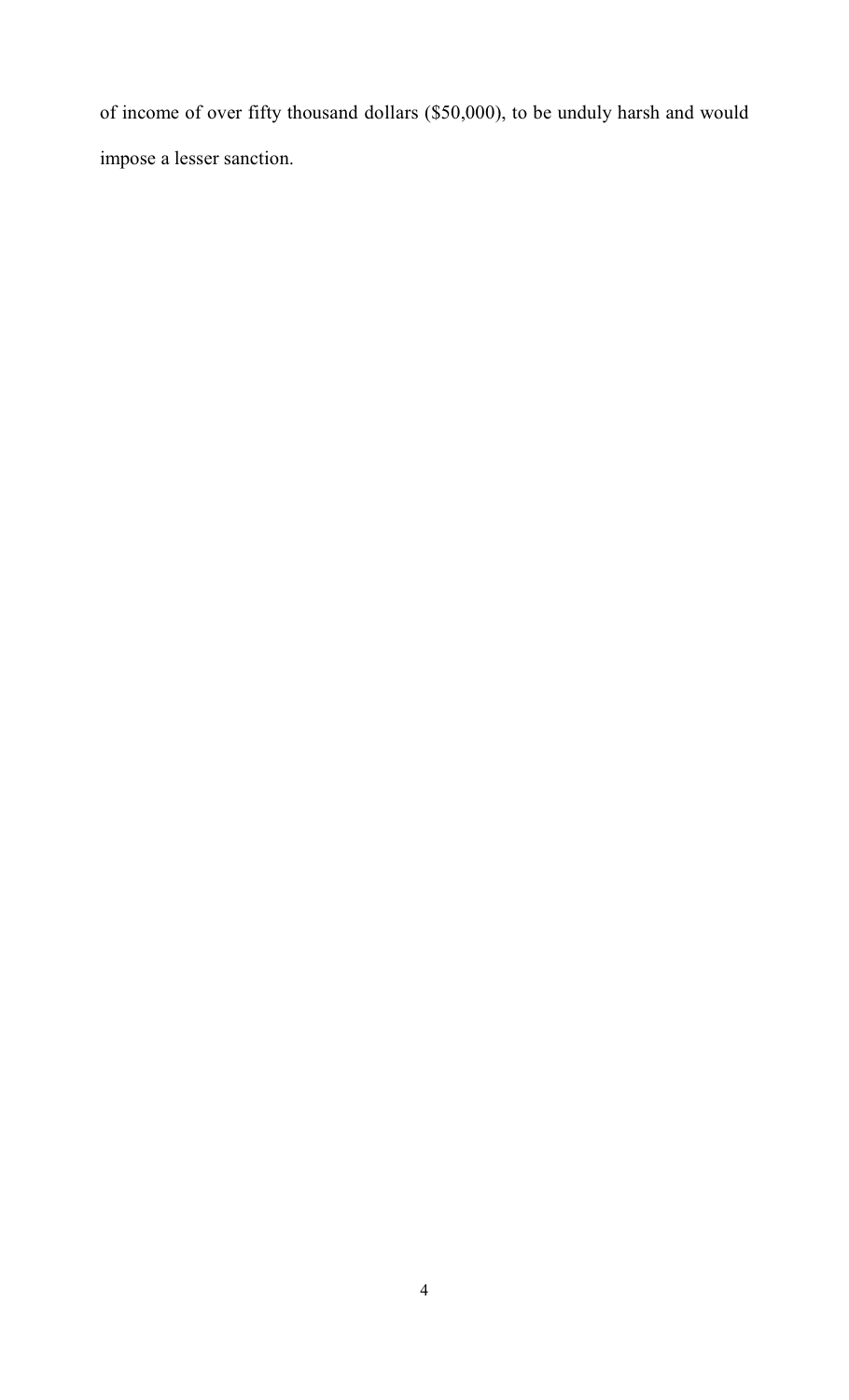## <span id="page-18-0"></span>12/13/04

# **SUPREME COURT OF LOUISIANA**

#### **NO. 04-O-2123**

# *IN RE: JUDGE TIMOTHY C. ELLENDER*

# **On Recommendation for Discipline From the Judiciary Commission of Louisiana**

# **HIGHTOWER, J.**, dissenting.

I respectfully dissent from the penalty for those reasons assigned by Justice Victory, and essentially would impose less severe sanctions than the majority.